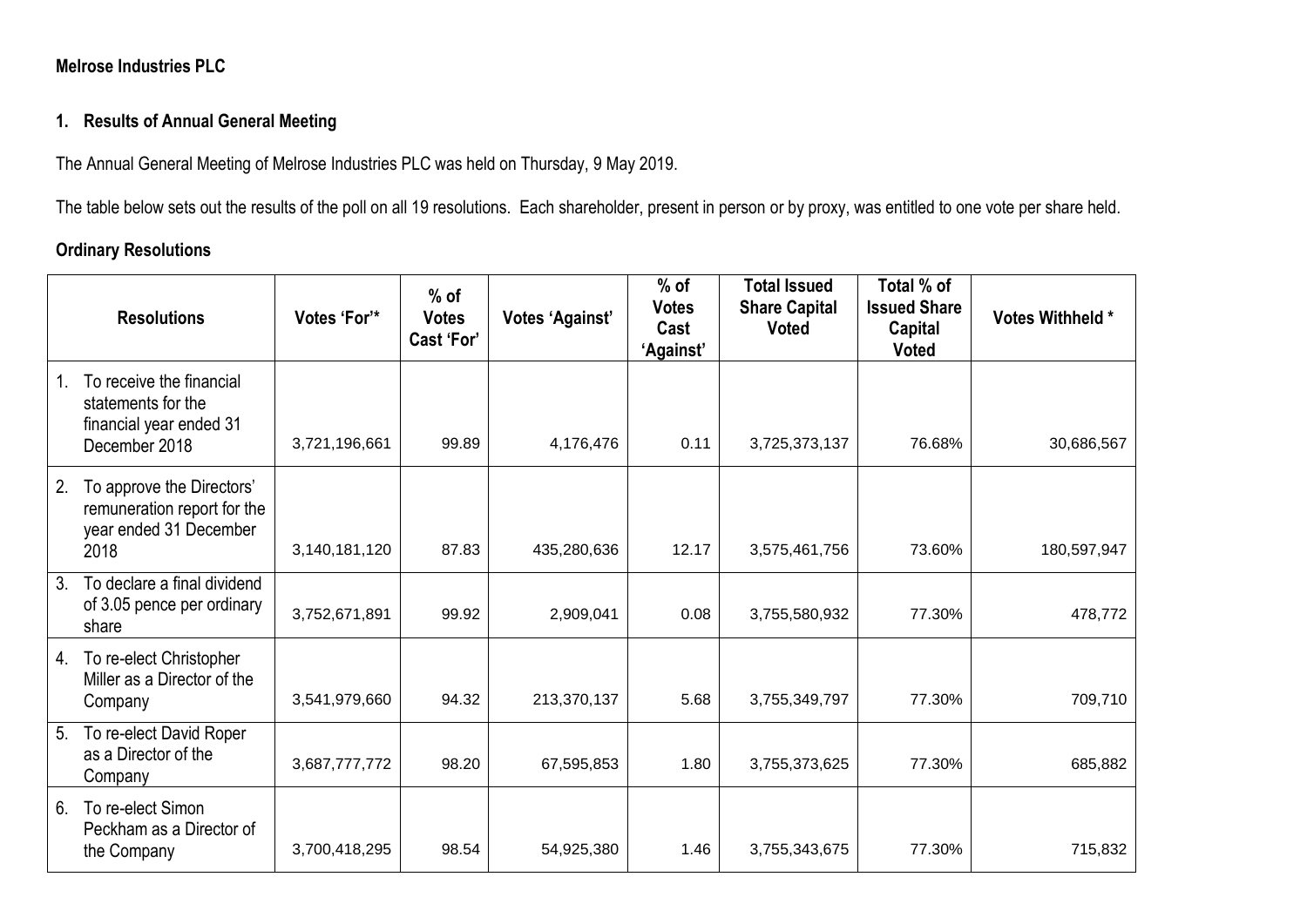| 7 <sub>1</sub><br>To re-elect Geoffrey<br>Martin as a Director of the<br>Company   | 3,689,732,714 | 98.25 | 65,633,721  | 1.75 | 3,755,366,435 | 77.30% | 691,875     |
|------------------------------------------------------------------------------------|---------------|-------|-------------|------|---------------|--------|-------------|
| To re-elect Justin Dowley<br>8.<br>as a Director of the<br>Company                 | 3,517,747,486 | 93.67 | 237,609,794 | 6.33 | 3,755,357,280 | 77.30% | 699,199     |
| To re-elect Liz Hewitt as a<br>9.<br>Director of the Company                       | 3,609,648,486 | 96.12 | 145,708,031 | 3.88 | 3,755,356,517 | 77.30% | 702,990     |
| 10. To re-elect David Lis as a<br>Director of the Company                          | 3,605,364,262 | 96.01 | 150,017,910 | 3.99 | 3,755,382,172 | 77.30% | 675,929     |
| 11. To re-elect Archie G. Kane<br>as a Director of the<br>Company                  | 3,196,016,235 | 90.52 | 334,809,263 | 9.48 | 3,530,825,498 | 72.68% | 225,234,009 |
| 12. To elect Charlotte Twyning<br>as a Director of the<br>Company                  | 3,747,097,077 | 99.78 | 8,247,113   | 0.22 | 3,755,344,190 | 77.30% | 715,317     |
| 13. To re-appoint Deloitte LLP<br>as auditor of the Company                        | 3,535,562,117 | 94.15 | 219,759,302 | 5.85 | 3,755,321,419 | 77.30% | 738,285     |
| 14. To authorise the Audit<br>Committee to determine<br>the auditor's remuneration | 3,740,694,219 | 99.61 | 14,713,806  | 0.39 | 3,755,408,025 | 77.30% | 651,679     |
| 15. To renew the authority<br>given to Directors to allot<br>shares                | 3,581,180,329 | 95.36 | 174,258,737 | 4.64 | 3,755,439,066 | 77.30% | 620,637     |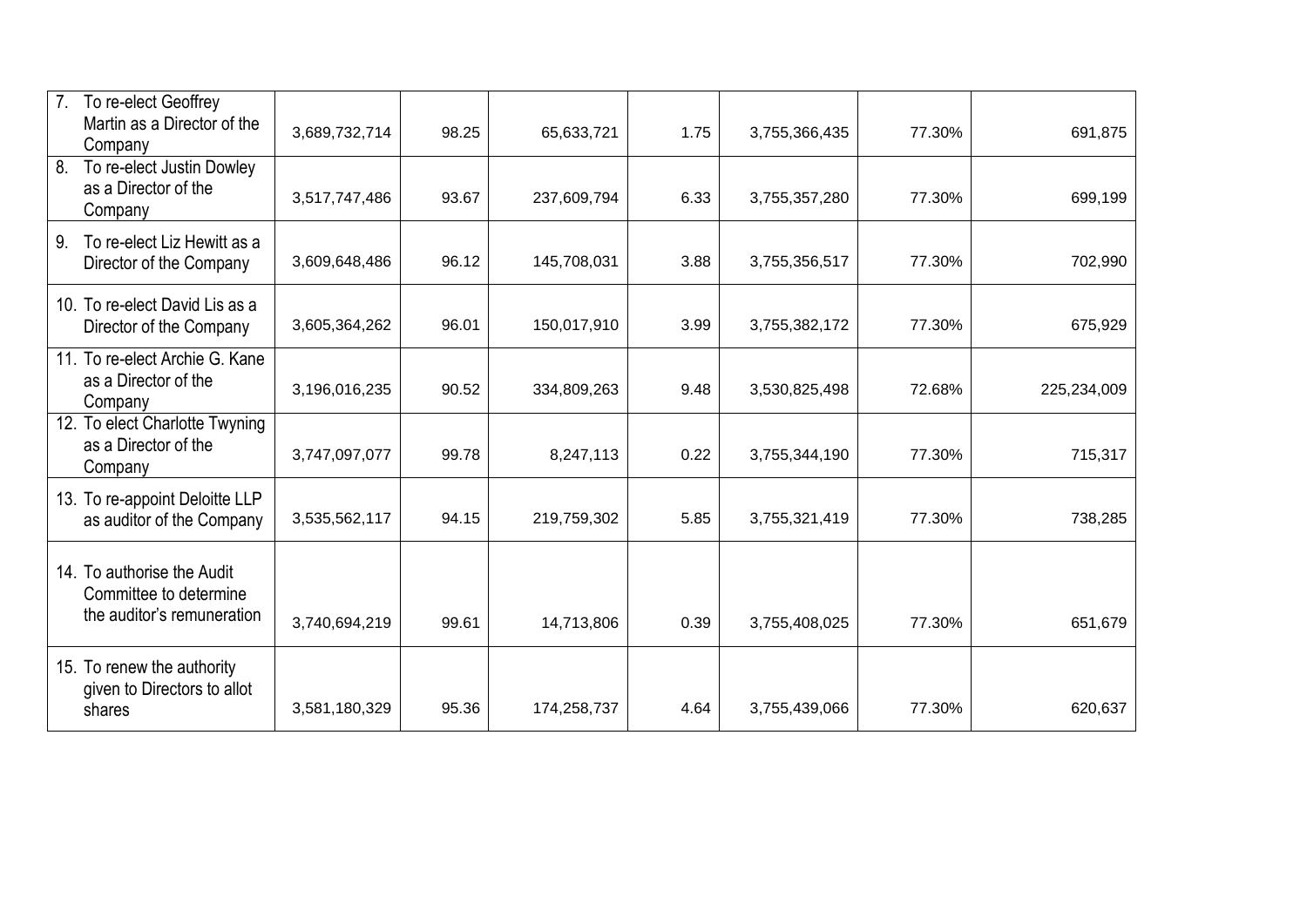# **Special Resolutions**

| <b>Resolutions</b>                                                                                                                                                                                                      | Votes 'For'*  | $%$ of<br><b>Votes</b><br>Cast 'For' | <b>Votes 'Against'</b> | $%$ of<br><b>Votes</b><br>Cast<br>'Against' | <b>Total Issued</b><br><b>Share Capital</b><br><b>Voted</b> | Total % of<br><b>Issued Share</b><br><b>Capital Voted</b> | Votes Withheld * |
|-------------------------------------------------------------------------------------------------------------------------------------------------------------------------------------------------------------------------|---------------|--------------------------------------|------------------------|---------------------------------------------|-------------------------------------------------------------|-----------------------------------------------------------|------------------|
| 16. To give the Directors<br>authority to allot equity<br>securities without<br>application of pre-emption<br>rights                                                                                                    | 3,737,840,740 | 99.54                                | 17,376,373             | 0.46                                        | 3,755,217,113                                               | 77.30%                                                    | 842,591          |
| 17. To give the Directors<br>authority to allot equity<br>securities used only for the<br>purpose of financing a<br>transaction which the<br>Directors determine to be<br>an acquisition or other<br>capital investment | 3,625,138,261 | 96.53                                | 130,266,105            | 3.47                                        | 3,755,404,366                                               | 77.30%                                                    | 655,338          |
| 18. To authorise market<br>purchase of shares                                                                                                                                                                           | 3,711,486,848 | 98.84                                | 43,748,455             | 1.16                                        | 3,755,235,303                                               | 77.30%                                                    | 824,204          |
| 19. To approve the calling of a<br>general meeting other<br>than an Annual General<br>Meeting on no less than<br>14 days' notice                                                                                        | 3,610,369,564 | 96.54                                | 129,244,612            | 3.46                                        | 3,739,614,176                                               | 76.97%                                                    | 16,445,331       |

There are currently 4,858,254,963 Ordinary Shares of 48/7 pence in Melrose Industries PLC in issue.

\* Includes discretionary votes

\*\* A vote 'Withheld' is not a vote in law and is not counted in the calculation of the proportion of votes 'For' or 'Against' a resolution.